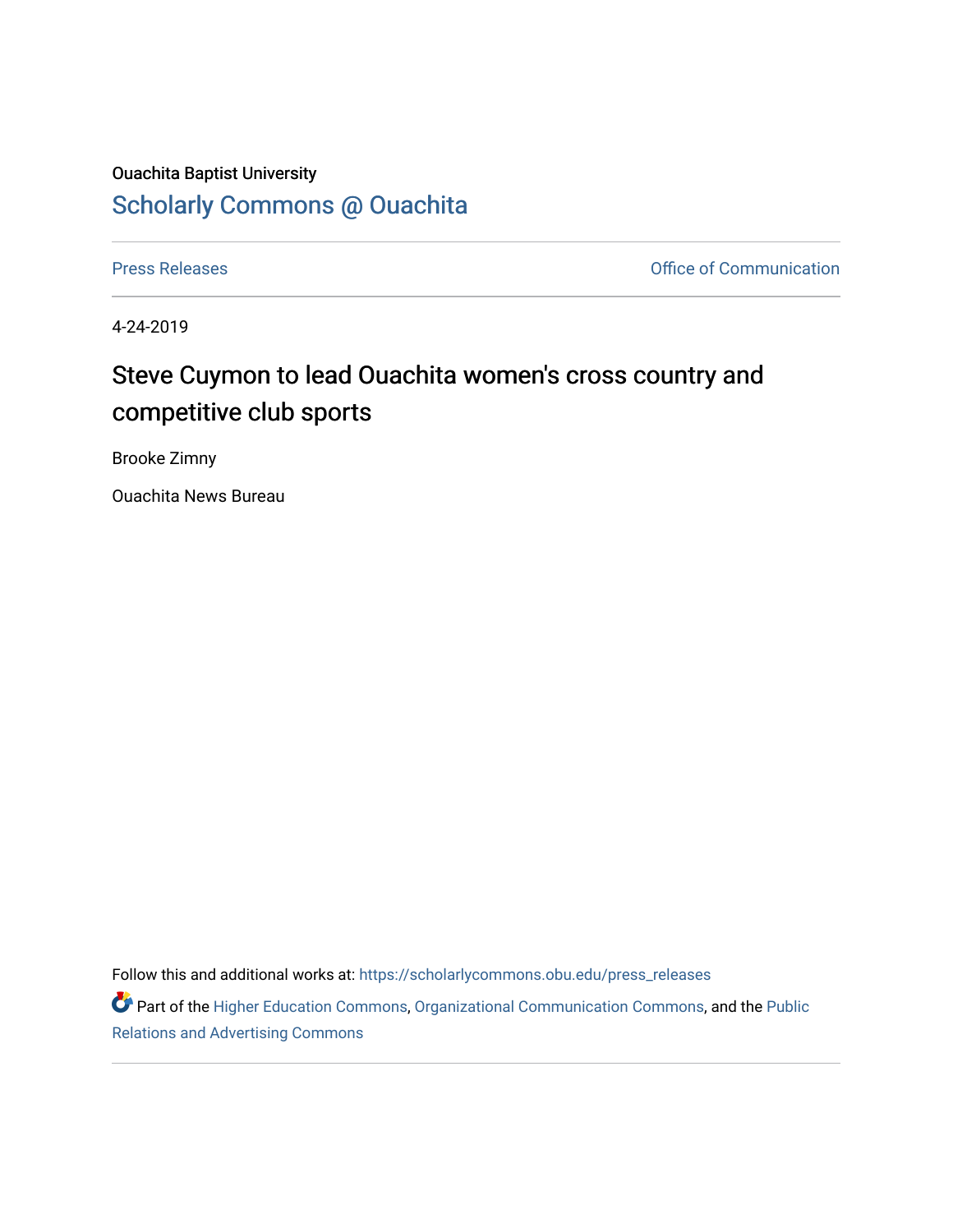

## For immediate release

**Steve Guymon to lead Ouachita women's cross country and competitive club sports**



*Picture 1* Photo courtesy of Scott Goode, Harding University.

*By Brooke Zimny* April 24, 2019 For more information, contact OBU's news bureau at [newbureau@obu.edu](mailto:newbureau@obu.edu) or (870) 245-5208.

ARKADELPHIA, Ark. — Ouachita Baptist University announced that Steve Guymon has been hired as head women's cross country coach and director of competitive club sports. He previously served as head coach for track and cross country at Harding University since 2002.

"Coach Guymon's experience, knowledge and skills will serve our athletic program well," said David Sharp, Ouachita director of athletics. "His coaching record speaks for itself, and his connections in the sports of cross country and track will have an immediate impact on our program. I am excited for our student-athletes and look forward to seeing our program grow."

"I'm most excited about leaving one great program at a really good, Christian organization and going into another one," Guymon said. "God amuses me at times how He works things out. I feel very blessed to have the opportunity to work at both places, and I'm looking forward to seeing what He has in store for me at Ouachita."



*Picture 2* Steve Guymon (Photo by Scott Goode, Harding University.)

At Harding, Guymon led the men's and women's track and cross country teams, building the program from 19 students in 2002 to 92 this year. He also served as professor of kinesiology at Harding and has served as president, first vice president and second vice president of the United States Track Coaches